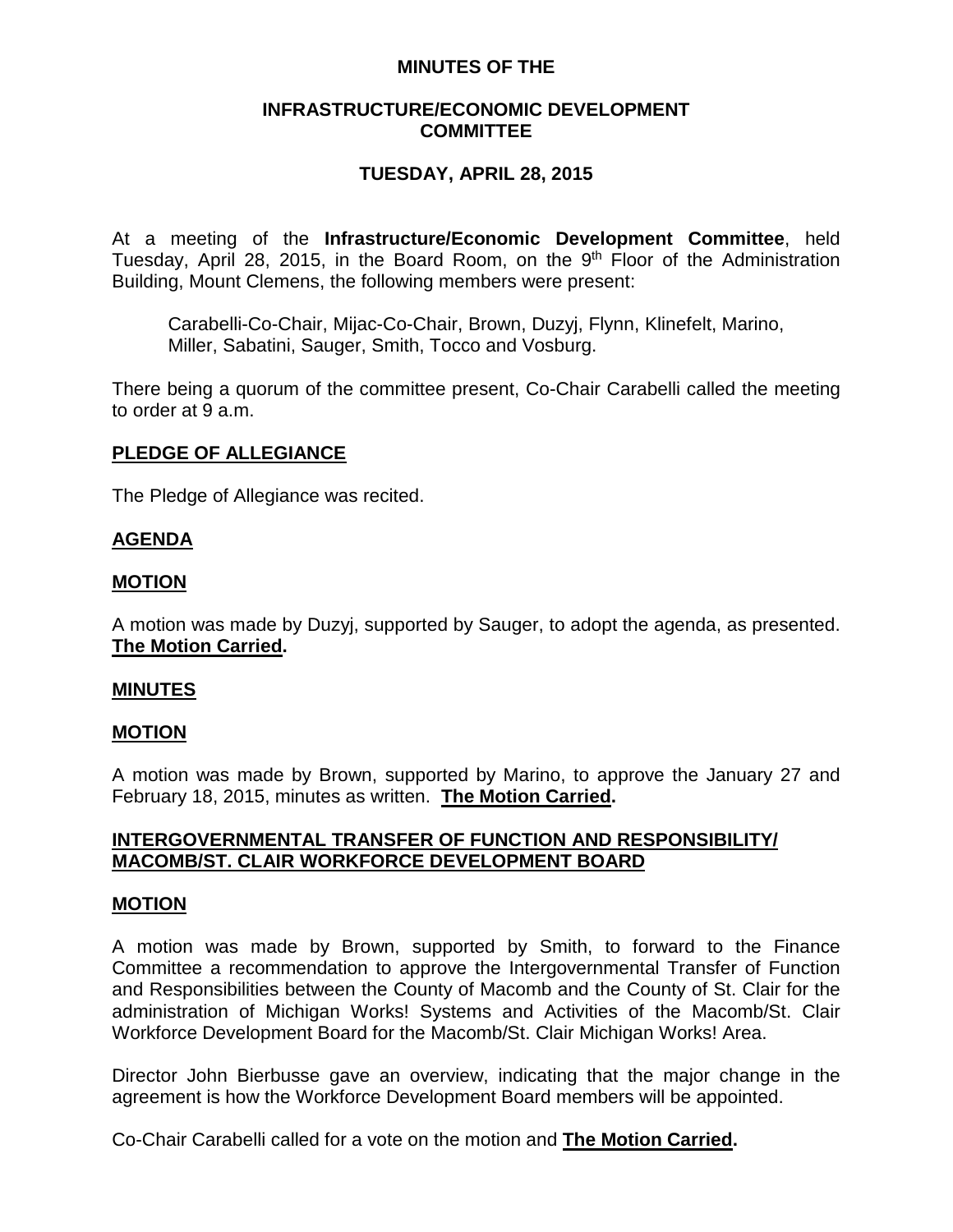# **COST SHARE AGREEMENT WITH WASHINGTON TOWNSHIP/30 MILE ROAD PAVING PROJECT/DEPARTMENT OF ROADS**

# **MOTION**

A motion was made by Brown, supported by Sabatini, to forward to the Finance Committee a recommendation to approve the contract between the Department of Roads and Washington Township outlining the scope of work and cost sharing for the paving of 30 Mile Road from M-53 to east of Powell and Powell from 30 Mile north onehalf mile.

Bob Hoepfner, Department of Roads Director, gave an overview of the contract.

Co-Chair Carabelli called for a vote on the motion and **The Motion Carried.**

# **CONTRACT WITH OAKLAND COUNTY ROAD COMMISSION/TRAFFIC SIGNAL MODERNIZATION/DEPARTMENT OF ROADS**

### **MOTION**

A motion was made by Marino, supported by Duzyj, to forward to the Finance Committee a recommendation to approve the contract between the Department of Roads and Road Commission for Oakland County outlining the cost sharing for the traffic signal modernization at Dequindre and 25 Mile Road intersection.

Bob Hoepfner, Department of Roads Director, gave an overview of the agreement, noting that the Department of Roads' share is \$43,750.

Co-Chair Carabelli called for a vote on the motion and **The Motion Carried.**

### **CONTRACT FOR GUARDRAIL SAFETY PROGRAM/DEPARTMENT OF ROADS**

#### **MOTION**

A motion was made by Duzyj, supported by Vosburg, to forward to the Finance Committee a recommendation to approve the contract outlining the scope of work and costs for the Guardrail Safety Project for 2015.

The following commissioners spoke: Duzyj, Miller and Carabelli.

Co-Chair Carabelli called for a vote on the motion and **The Motion Carried.**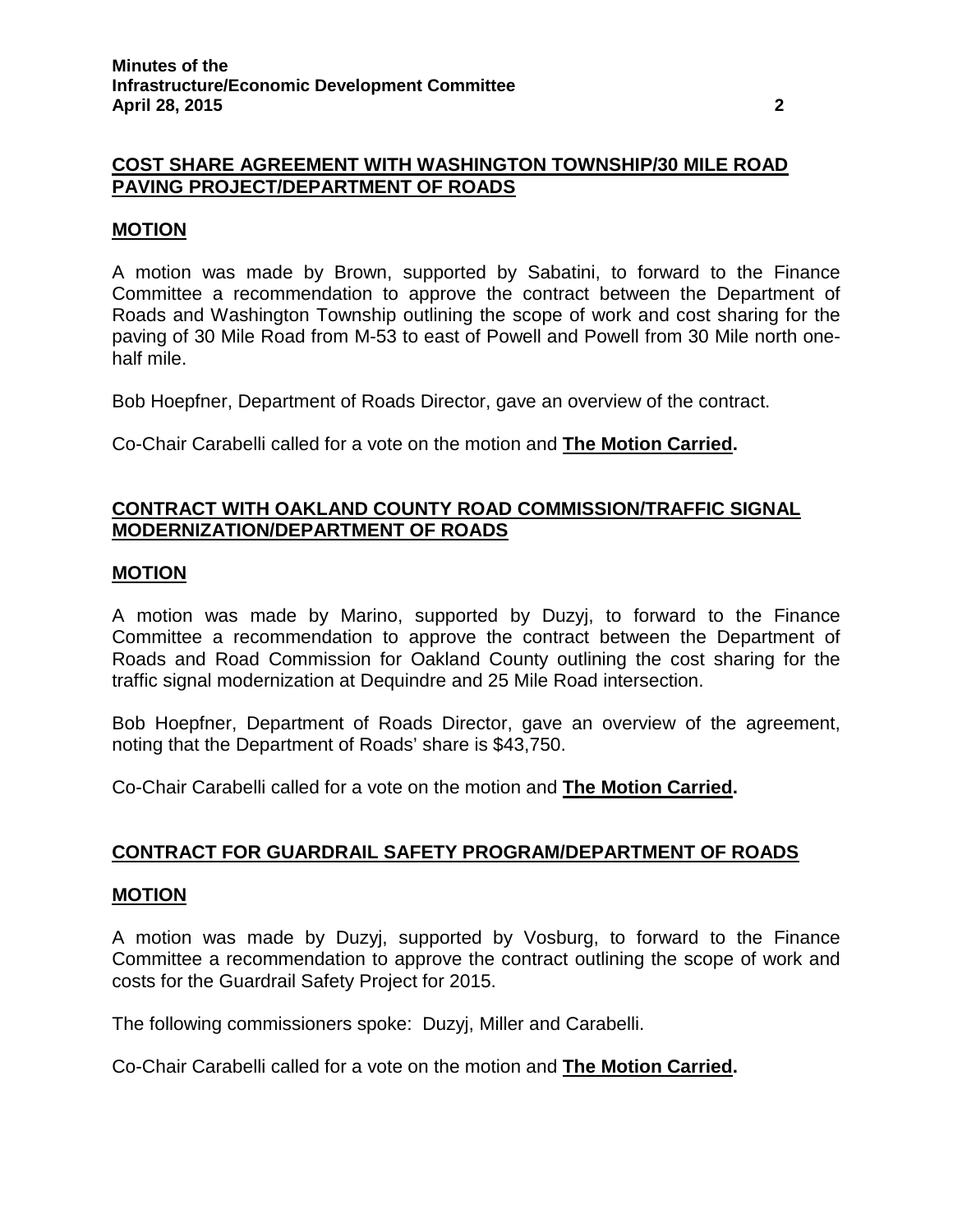# **CONTRACT WITH BERNCO, INC./POWER HOUSE BUILDING EXPANSION AND ELECTRICAL UPGRADES/FACILITIES AND OPERATIONS**

# **MOTION**

A motion was made by Miller, supported by Marino, to forward to the Finance Committee a recommendation to approve the contract between the County of Macomb and the low qualified bidder, Bernco, Inc., in the amount of \$3,393,000 for the Power House Building Expansion and Electrical Upgrades Project; funds for this project are contained in the Capital Plan.

Lynn Arnott-Bryks, Facilities and Operations Director, summarized the bid process.

Co-Chair Carabelli called for a vote on the motion and **The Motion Carried.**

# **CONTRACT WITH DTE ENERGY/UPGRADE OF THEIR FACILITIES TO ACCOMMODATE POWER HOUSE BUILDING EXPANSION AND ELECTRICAL UPGRADES PROJECT/FACILITIES AND OPERATIONS**

### **MOTION**

A motion was made by Brown, supported by Marino, to forward to the Finance Committee a recommendation to approve the Standard Contract Rider No. 2 between the County of Macomb and DTE Electric Company to upgrade their facilities in order to accommodate the Power House Building Expansion and Electrical Upgrades Project in an upfront lump sum payment of \$183,013 in addition to a monthly charge of \$2,324.22.

Lynn Arnott-Bryks, Facilities and Operations Director, provided an overview of the contract. Also in attendance was Sadegh Danesh of DiClemente Siegel Design (DSD).

The following commissioners spoke: Miller and Klinefelt.

Co-Chair Carabelli called for a vote on the motion and **The Motion Carried.**

### **DEPARTMENT OF ENVIRONMENTAL QUALITY CLEAN MICHIGAN INITIATIVE LOAN APPLICATION/PLANNING & ECONOMIC DEVELOPMENT**

### **MOTION**

A motion was made by Brown, supported by Vosburg, to forward to the Finance Committee a recommendation to authorize the Macomb County Department of Planning and Economic Development to apply for, and if awarded, accept a Michigan Department of Environmental Quality, Clean Michigan Initiative loan of \$1 million, subject to all loan requirements.

Steve Cassin, Executive Director of the Planning and Economic Development Department, provided an overview.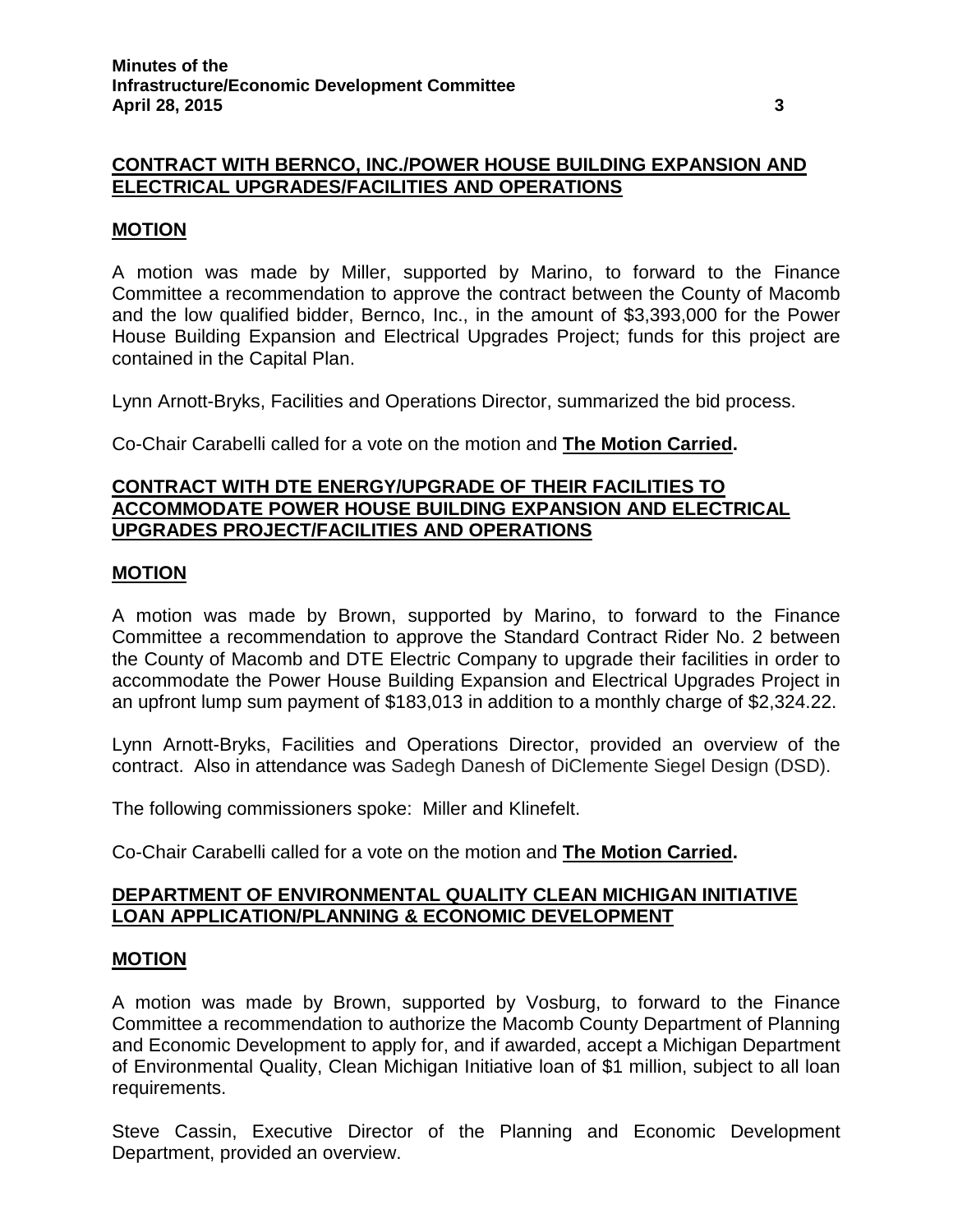#### **Minutes of the Infrastructure/Economic Development Committee April 28, 2015 4**

The following commissioners spoke: Carabelli, Mijac, Vosburg, Klinefelt, Sauger, Miller, Duzyj and Flynn.

Co-Chair Carabelli called for a vote on the motion and **The Motion Carried.**

# **MACOMB COUNTY PARTICIPATION AGREEMENT – SEMCOG 2015 ORTHOIMAGERY PROJECT/PLANNING & ECONOMIC DEVELOPMENT**

### **MOTION**

A motion was made by Vosburg, supported by Marino, to forward to the Finance Committee a recommendation to approve the Macomb County Participation Agreement for the SEMCOG 2015 Orthoimagery Project permitting Macomb County to obtain countywide Spring 2015, high resolution, digital color imagery at a cost not to exceed \$125,000.

Jeff Schroeder from the Planning and Economic Development Department summarized the agreement.

The following commissioner spoke: Miller.

Steve Cassin referred to the financing sources listed and stated that the Public Work's Office has decided not to participate. He noted that their portion of \$30,000 will be covered by the Planning Aerial Photo Revenue Fund.

Co-Chair Carabelli called for a vote on the motion and **The Motion Carried.**

## **UPDATE ON DTE ENERGY'S RATE CASE U-17767 TO MICHIGAN PUBLIC SERVICE COMMISSION**

Ron Chriss, DTE Energy's Regional Manager, along with Ray Zoya and Ken Johnston, gave an update.

The following commissioners spoke: Carabelli, Smith, Flynn and Sauger.

#### **MOTION**

A motion was made by Duzyj, supported by Sauger, to receive and file the update provided on DTE Energy's rate case. **The Motion Carried.**

### **PRESENTATION ON MACOMB LITERACY PARTNERS**

Alisa Diez, Executive Director of the Macomb Literacy Partners (MLP), stated the organization's mission, gave an historical overview and updated commissioners on Macomb County's literacy rates and MLP programming. Highlights included three new programs for the current year as well as budget and funding. Volunteer tutors are responsible for the MLP's success; Dave Meyer, a volunteer from Clinton Township, spoke briefly about his experience.